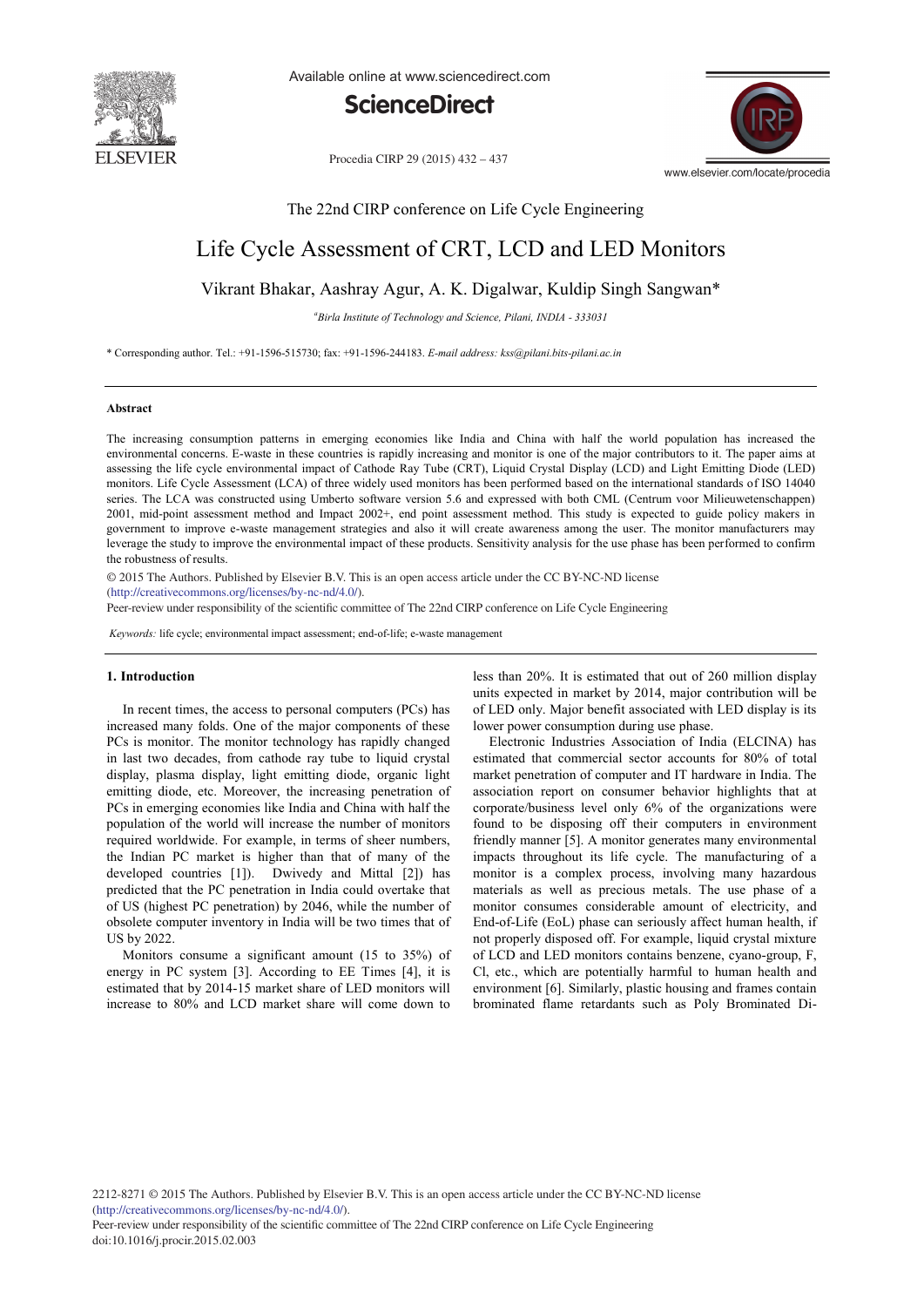phenyl Ethers (PBDE) and Poly Brominated Bi-phenyls (PBB), which are harmful to brain, kidneys, nervous system, liver, endocrine and reproductive systems [6].

Complex components used in monitors such as PWB (Printed Wiring Board) have a large variety of precious metals such as gold, silver and hazardous materials like lead (Pb) [7]. A recent review has revealed that there is high concentration of Pb, PBDEs, PCDD (Polychlorinated di-benzo dioxins) and PBDD (poly brominated di-benzo-p-dioxins) in air, bottom ash, dust, soil, water and sediments in WEEE recycling areas of the developing countries as compared to developed nations [8]. The ancillary materials like nitrogen tri-fluoride (NF3), which is used during the manufacturing process of LCDs to clean the vacuum chambers, can cause a lot of environmental impact, as it is a greenhouse gas with a global warming potential (GWP) 17,000 times more potent than carbon dioxide (CO2) [9].

The increasing awareness of environmental protection and the possible negative effects due to the activities at every stage of a product's life cycle, i.e. production, distribution, usage, and disposal, have led to the creation of plethora of concepts, strategies, approaches, tools, etc. to assess and understand the environmental impacts of products throughout their lifecycle [10]. Life Cycle Assessment (LCA) of products throughout various phases is one such approach used to find the environmental impact of products during pre-manufacturing. manufacturing, use, and disposal. This paper aims at assessing the environmental impact of high growth market segment of PC monitors. The paper also compares the most prevalent CRT (Cathode Ray Tube) monitors in developing countries, widely used LCD (Liquid Crystal Display) monitors in developed countries and fast emerging LED (Light Emitting Diode) monitors.

LCA is an investigative instrument that incorporates all the environmental impacts of a product, process and human activities from raw material extraction, production, use phase and waste management [11]. LCA is the internationally standardized environmental assessment method [12] with a methodological framework for estimating and assessing the environmental impacts attributable to the life cycle of a product, such as climate change, stratospheric ozone depletion, tropospheric ozone (smog) creation, eutrophication, acidification, toxicological stress on human health and ecosystems, resource depletion, water use, land use, noise, etc. [13]. Few LCA studies have been conducted to assess the environmental impacts of CRT and LCD monitors at different geographical locations [9] [14] [15] [16]. Such studies are not available for emerging economies which have poor e-waste management and poor quality of energy mix. This paper provides LCA of CRT, LCD and LED monitors as well provides a comparative assessment of these monitors in an Indian context on different parameters. Further, the results are expressed using CML 2001 and Impact 2002+ methodologies. Sensitivity analysis has also been performed to check the robustness of the results. This paper is expected to help the industry in general and Indian industry in particular to take better decisions during purchase and replacement of monitors. It will also guide the government policy makers to develop better policies for e-waste management.

#### **2. Materials and methods**

A typical desktop PC is an assembly of three main components, i.e. monitor, CPU and key board. With technological innovation in the recent past, there is a drastic improvement in each of these components especially in the monitors. CRT monitor is the oldest and heaviest and requires maximum power amongst the three monitors. LCD monitor uses different technology and is sleeker compared to CRT. It uses Cold Cathode Fluorescent Lamp (CCFL) as its light source in the backlight unit and has liquid crystals sandwiched between the glasses of its screen. LED monitor in principle is an LCD monitor as it has the same display screen, but uses light emitting diode instead of CCFL as light source in the backlight unit [17]. The environmental performance of the three monitors has been done by conducting an LCA study based on the international standards of the ISO 14040 series [13][18] [19].

#### *2.1. Goals and Scope*

#### *2.1.1. Objectives of the Study*

The objective of the study is to assess and compare quantitatively the environmental impacts of CRT, LCD and LED monitors on different parameters covering various aspects of nature, i.e. human health, ecosystem quality, climate change, resource depletion, etc., and thereby to find the monitor which causes the least environmental burden.

#### *2.1.2. System Boundaries*

The scope of the present study is a traditional LCA from cradle to grave, i.e. from the extraction of the various resources used in the production of these monitors to the final disposal at the end of life. The production data of various parts of the monitor was obtained from the Eco-invent database 2.2. However, due to lack of availability of data with respect to transportation between various distribution channels in India because of diversified and complex transportation system, transportation has not been included in the system boundary. Indian electricity mix has been created based on the data provided in Table 1.

#### *2.1.3. Functional Unit*

The functional unit of the study is taken to be a standard monitor with a diagonal viewing area of 15 inches, working 240 days a year for 6 year in which five hour normal operation, two hour sleep mode and one hour standby mode. The CRT monitor closest to that diagonal viewing area is a 17 inches CRT monitor which has diagonal viewing area of 15.9 inches [20]. The other possible design parameters for monitors are brightness, resolution, weight and power consumption [16]. Kim and Kara [16] have pointed out the limitations of functional unit as the products are sold and bought as a whole unit and not based on the functional unit.